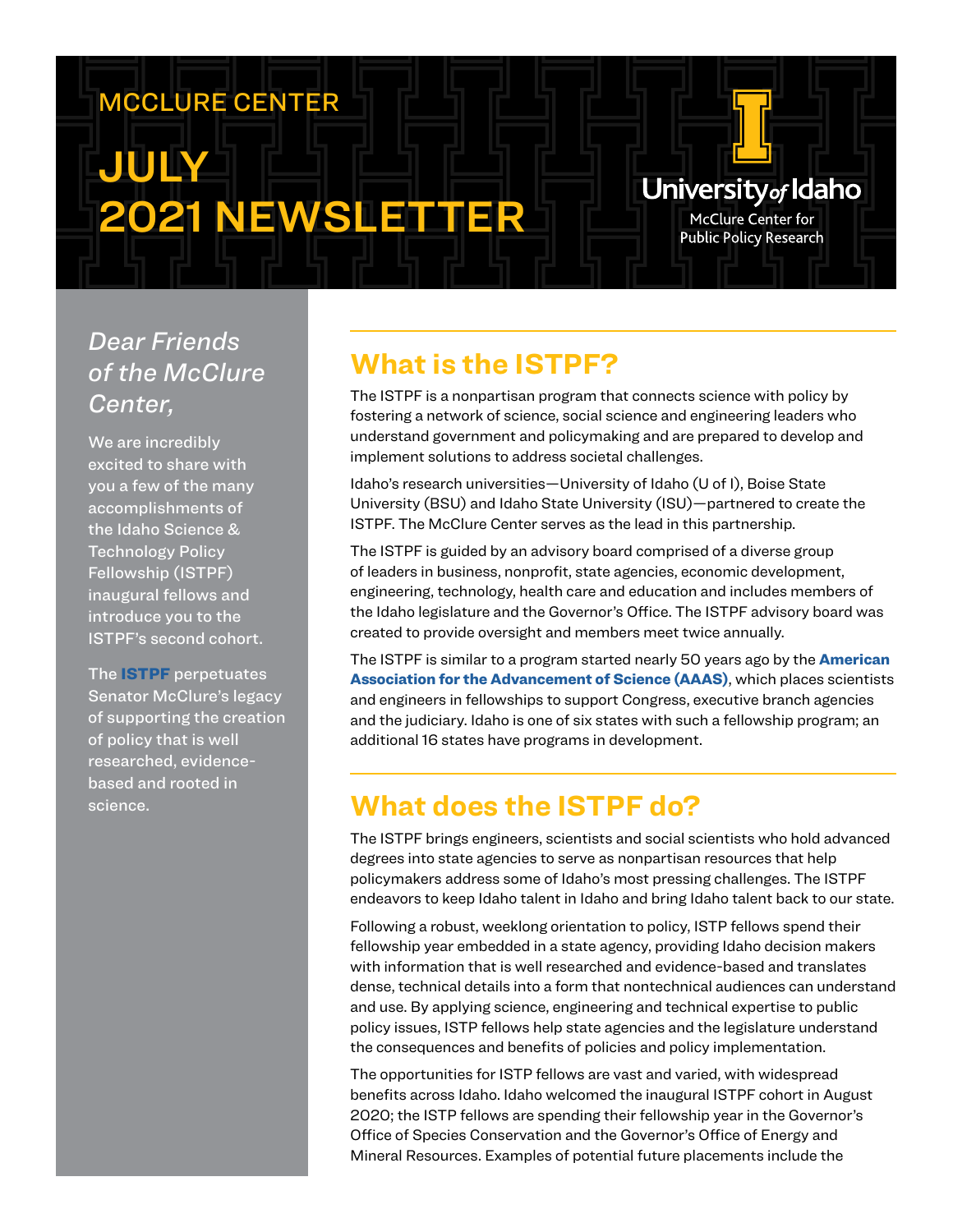Idaho Department of Agriculture, Idaho Department of Environmental Quality, Idaho Department of Health and Welfare, Idaho Department of Lands, Idaho Department of Labor, Idaho Department of Transportation and Idaho STEM Action Center.

# **Building a science policy ecosystem in Idaho**

Science policy training is rarely offered. While other science and technology policy programs limit their trainings and professional development to the fellows that are selected to participate, the ISTPF provides advanced graduate and professional students, postdocs, faculty, administrators and affiliates at the Center for Advanced Energy Studies (CAES) the opportunity to earn micro-credentials or certificates in science policy. Specifically, those interested in science policy are invited to participate in the week-long orientation and monthly professional development seminars that are cornerstones of the ISTPF. Expanding participation in this manner greatly increases the impact of the ISTPF, as more Idaho scientists, social scientists and engineers understand the intricacies of and connections between science and policymaking.

# **Meet the first cohort of ISTP fellows**

## *Sarah Hendricks, Ph.D.*

Sarah Hendricks earned a Ph.D. in bioinformatics and computation biology at the University of Idaho, M.S. in ecology and systematic biology at San Francisco State University and B.S. in biological sciences and women's & gender studies at DePaul University. Before becoming an ISTP fellow, Hendricks served as a postdoctoral bioinformatics researcher at the University of Idaho.

"Coming from a hunting and fishing family, I have always been a nature lover and intentionally directed my career toward the pursuit of solving systemic environmental and wildlife health issues. Working with the Idaho Governor's Office of Species Conservation (OSC) as an ISTP fellow could not have been a better fit for me. OSC is dedicated to planning, coordinating and implementing the state's actions to preserve, protect and restore species listed under the federal Endangered Species Act (ESA). For me, this fellowship is a unique opportunity for a direct education in policymaking and active participation in the policy *Sarah Hendricks, Ph.D.*

planning required to address pressing challenges facing Idaho.

"As part of my responsibilities at OSC, I prepared a report to the Idaho legislature recommending a plan for state conservation assessments and strategies for rare and declining species in Idaho. Rare and declining species are defined as those species that are naturally rare or are experiencing a downward trend in populations or habitats and that without additional management might be listed as threatened or endangered species under the ESA in the future. The report provides the history of fish and wildlife management in Idaho and future recommendations. The recommendations reflect the common goal of preserving Idaho's native fish, wildlife and plants and preventing future ESA listings that would affect Idahoans and the economic vitality of the state.

"In addition to working on rare and declining species, I am assisting with recovery programs for several species of salmon and steelhead. As juveniles, salmon and steelhead travel from their native rivers and creeks to the Pacific Ocean to grow and mature. They return to their native rivers and creeks to produce offspring and continue their life cycle. Many salmon and steelhead populations are declining due to predation, ocean conditions, habitat degradation, water pollution, lack of access to historic habitat and other factors.

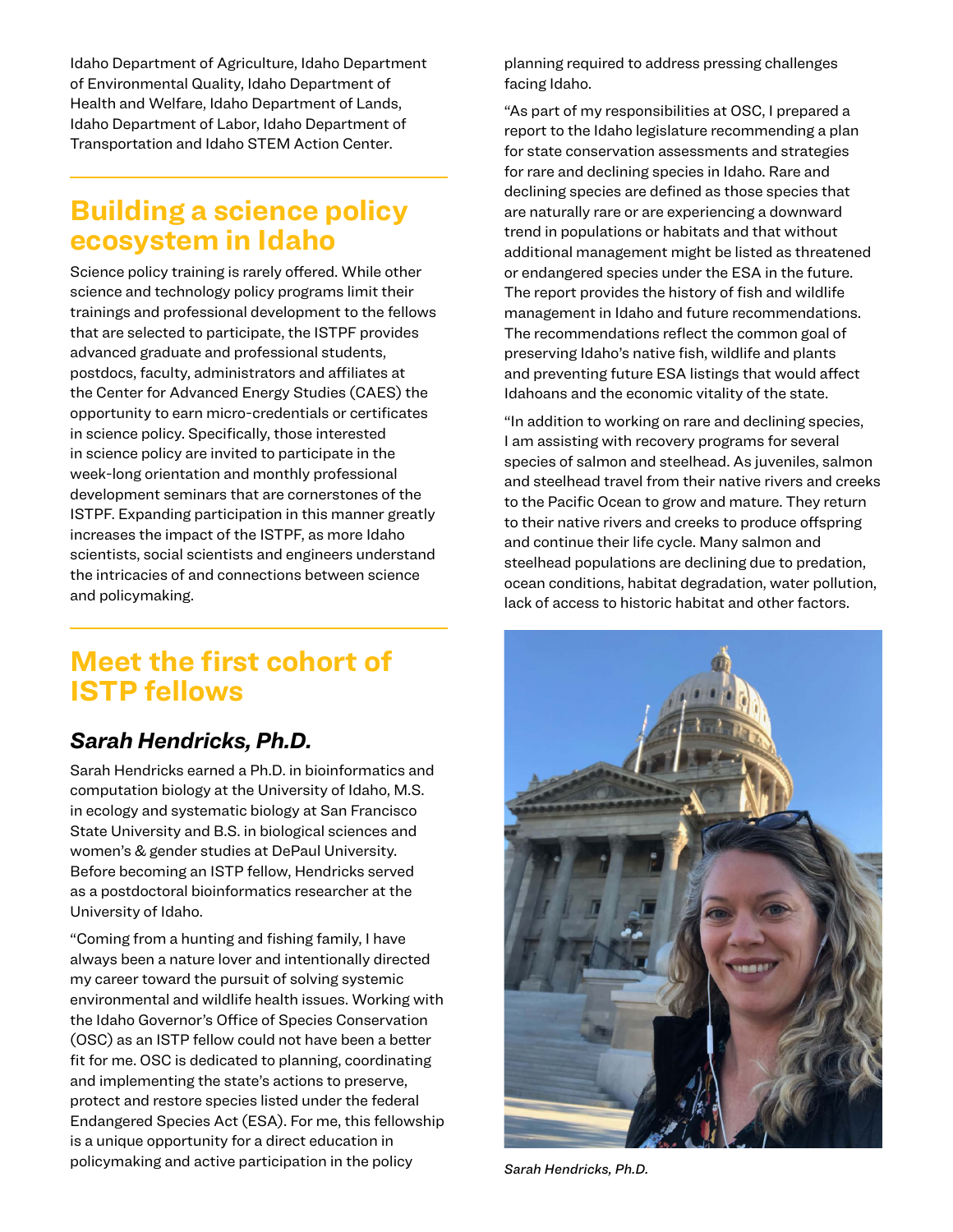Because some of these causes are outside of Idaho's land, Idaho cannot solely fix the causes affecting these fish. In October 2020, Idaho, Montana, Oregon and Washington signed an agreement to work together and with others in the region, including federal partners, co-manager tribes and interested stakeholders. This group, the Columbia Basin Collaborative, is defining a collaborative framework to recover and conserve salmon and steelhead populations for the enjoyment and benefit of current and future generations."

## *Veronika Vazhnik, Ph.D.*

Veronika Vazhnik holds a Ph.D. in biorenewable systems with a minor in operations research from Pennsylvania State University and a B.Sc. in earth and environmental sciences from University College Freiburg at the Albert-Ludwigs University in Germany. Before becoming the 2020-2021 ISTP CAES fellow, Vazhnik was a graduate fellow at Idaho National Laboratory, conducting bioenergy and landscape design decision-making research.

"I have spent this past year as the ISTP Center for Advanced Energy Studies (CAES) fellow in the Governor's Office of Energy and Mineral Resources. The focus of my work has been leading the update of



Idaho's Energy Assurance Plan. This kind of planning answers questions like: How do we ensure that Idaho keeps having energy for everyone who needs it? For example, if there is extreme heat, like this summer, how do we make sure that we give access to electricity for those who need air conditioning? Or, how do we avoid panic buying fuel, like we saw on the East Coast because of the ransomware attack on a petroleum pipeline?

"Preventing such crises is a result of planning together with other state agencies, the private sector and regional/national counterparts. As the ISTP CAES fellow, I have been working to 'connect the dots' or map who does what to share information on the energy system, as well as who plans and responds to energy disruptions.

"For me, the ISTP CAES fellowship is a way to connect the methods and expertise that I have gained through my research training to day-to-day decisions that support Idaho. The fellowship both allows me to give back the knowledge from science, but also helps me understand the diversity of motives and priorities that policymakers have to consider to make a complex decision. In a way, my journey as a scientist in policy has been a journey of having less judgment for the process. Often as a researcher – an outsider from a policy issue – I think I see a clear path forward. But being on the other side of the boat of the poli-sea now gives me an understanding how challenging policy decisions are and how many people are doing their best to improve the lives around them."

# **Welcome the second cohort of ISTP fellows**

In August, two new fellows begin their fellowship year. The ISTPF is so pleased to welcome Jared Talley, Ph.D. and Samantha Werth, Ph.D.

Jared Talley earned a Ph.D. in philosophy from Michigan State University; his research focused on collaboration, natural resources and environmental governance in the American West. He holds a MPA in Public Administration, summa cum laude, from Boise State University; a BA in philosophy, magna cum laude, from Boise State University and an associate's degree in liberal arts from the College of Western Idaho. Most recently, Talley was a faculty instructor in environmental studies at Boise State University.

Samantha Werth is an expert in environmental and economic impacts of ground beef and plant-based meat, food supply chains and beef production. She

*Veronika Vazhnik, Ph.D.*